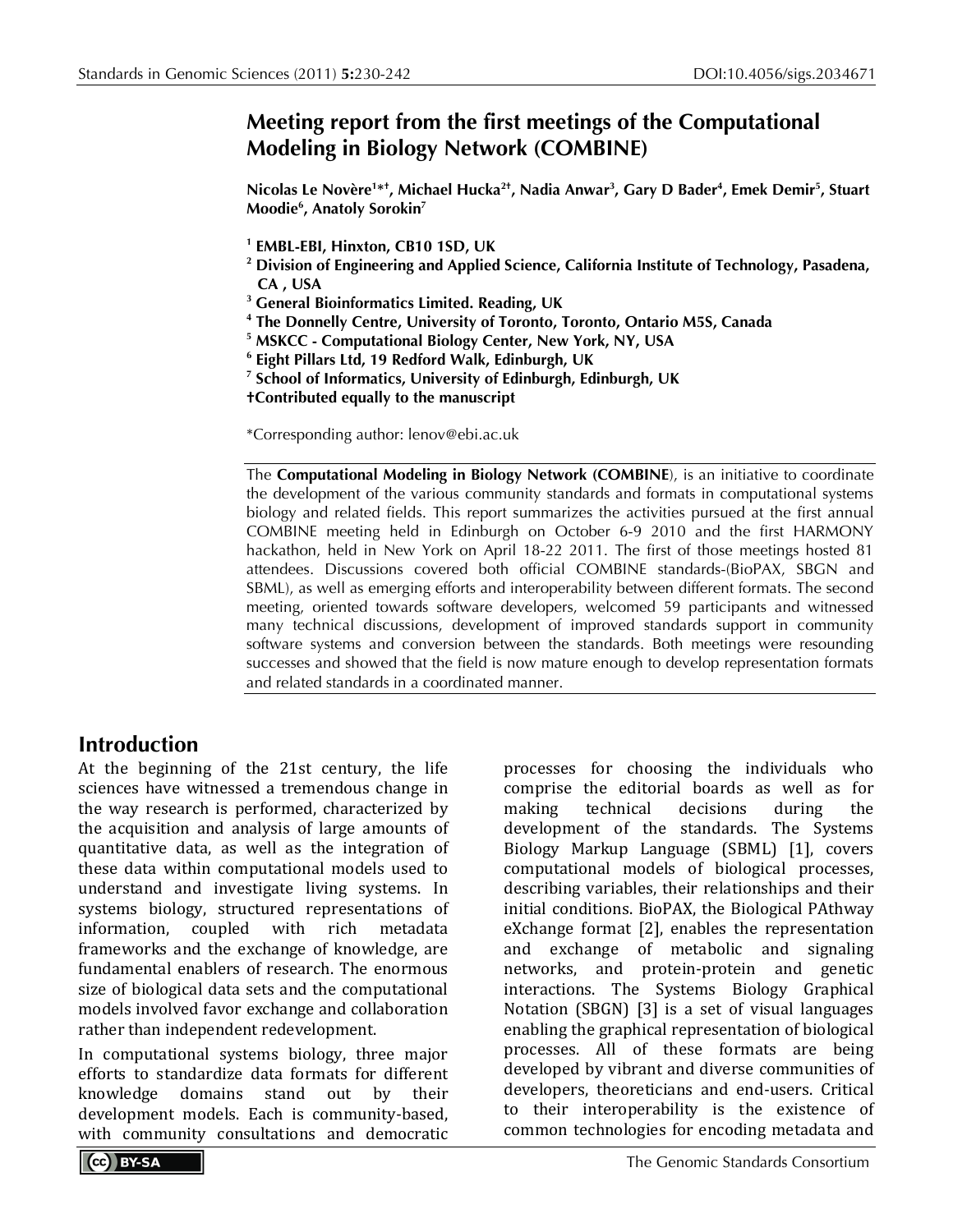enhancing the semantics of the formal representations, including MIRIAM URIs (unique identifiers used in the guidelines for the Minimum Information Requested in the Annotation of Models) and the Systems Biology Ontology [4]. Other more focused or more recent efforts to develop standard formats include, CellML [5], NeuroML [6], and SED-ML [7].

These various standardization efforts were originally developed in independent and largely uncoordinated ways. This has resulted, in some unfortunate redundancy in topical coverage, human effort, and funding. In response to this, many of the individuals involved in the different efforts created the **Computational Modeling in Biology Network (COMBINE [**8**], )**, an initiative whose goal is to coordinate the development of the various community standards and formats in computational systems biology and related fields. By doing so, the federated projects can develop a set of interoperable and non-overlapping standards covering all aspects of computational modeling, at every scale, in every field of biology, in a manner that is similar to how the World Wide Web Consortium (W3C) develops standards for the Web.

One of the first goals of COMBINE has been to coordinate the organization of common meetings. Two different annual meetings are currently being organized. The COMBINE annual meeting replaces the SBML and SBGN fora. COMBINE is an open event targeting not only developers, but end users, it offers the opportunity to hear and make presentations about implementations of standard support, scientific investigations made possible by their use, and exploration of new approaches. The second annual meeting, the Hackathon on Resources for Modeling in Biology (HARMONY), is a hackathon-type gathering primarily targeted at software developers, with a focus on continued evolution of the standards, their interoperability, and supporting software infrastructure.

# **First COMBINE annual meeting, Edinburgh, October 6–9 2010**

The first annual meeting of the COMBINE organization was held in the Informatics Forum at the University of Edinburgh (UK), as a satellite of the 11<sup>th</sup> International Conference on Systems<br>Biology (ICSB). The agenda, presentation presentation materials, audio recordings, video recordings of presentations are available on the COMBINE 2010 website. A total of 81 people attended the 14 plenary sessions and breakouts, collectively presenting 42 talks and 30 posters. Most of the presentations and posters have been made part of a special Nature Precedings collection for COMBINE 2010 [9] Day 1, Physiome standards (Peter Hunter, chair)

Peter Hunter, from the Auckland Bioengineering Institute (New-Zealand), briefly described the current state of CellML [10] and FieldML [11], two structured representation formats used in the physiology modeling domain [12]. He then presented the new Physiome Model Repository [13], which features the ability to accommodate a large diversity of model types. Poul Nielsen, from the same institution, elaborated on the modularity features of CellML 1.1, and how to build new<br>models using a model library [14]. David using a model library [14]. David Nickerson, also from the Auckland Bioengineering Institute, showed how the storage of modular models using the physiome model repository (PMR2) can help with the development of multiscale models, using the example of the nephron. Alan Garny, from the University of Oxford (UK), shared his plans for the future of OpenCell [15], a modeling and simulation application able to use CellML files [16].

#### **Day1, Simulation Experiment Description Markup Language (Frank Bergmann, chair)**

Frank T. Bergmann, from the University of Washington (USA), presented the Simulation Experiment Description Markup Language (SED-ML [17], ) [7] and the tools he developed to support SED-ML including the .net based API library libSedML [18,19]. Richard Adams, from the University of Edinburgh (UK), presented the Java API library JlibSEDML [20] and its support in SBSI [21], the modeling infrastructure being developed by the Centre for Systems Biology at Edinburgh [22]. Ion Moraru, from the University of Connecticut (USA), presented further Connecticut developments of jlibSEDML that enhance the functionality of the library.

#### **Days 1 and 2, Visual representations (Stuart Moodie, Alice Villéger and Ralph Gauges, co-chairs)**

Three sessions were dedicated to the visual representation of models. The first was on the current status of the languages forming the Systems Biology Graphical Notation [3,23]; the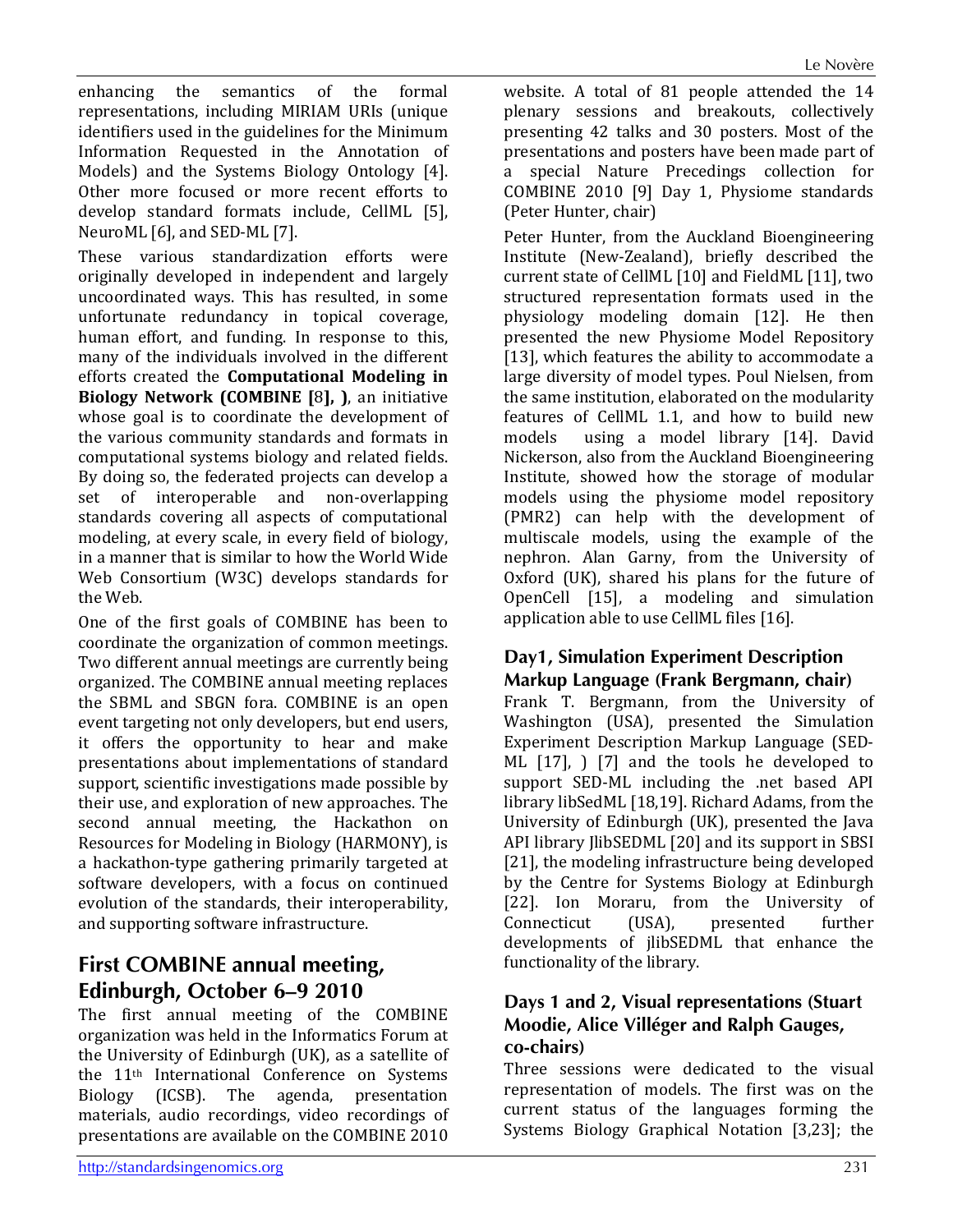second focused on software support for SBGN, and the third session concerned non-SBGN efforts to represent graphs.

Nicolas Le Novère, from the EMBL-EBI (UK), reported on the status of SBGN Entity Relationships and proposed extensions, in particular for the representation of nested entities (domains) [24]. Stuart Moodie, from the University of Edinburgh, presented the status of SBGN Process Description and its evolution and changes that have been proposed for inclusion in Level 1 Version 2 of the specification. These include changing the semantics of complex subunits, changing the state glyph, and adding an annotation glyph [25]. Huaiyu Mi, from the University of Southern California (USA) provided an update on SBGN Activity Flows and a discussion on the problem of units of information carrying the molecular nature of the activity bearer [26].

Bernard de Bono, ( EMBL-EBI), closed the session by discussing the representation of anatomy and an attempt to use SBGN Entity Relationships to represent physiological mechanisms. The SBGN issues outlined during this session were the topic of dedicated breakout sessions during the evenings of days 2 and 3. These breakouts were deemed very productive.

The SBGN session closed with the announcement of the winners of the first annual SBGN competition. The software system SBGN-ED [27] was awarded the prize in the category "*Best SBGN software support - Completeness, exactitude, validation*". The category "*Best SBGN software support - Layout and rendering*" resulted in a tie, between Arcadia [28] and VISIBIOweb [29]. The prize for "*Best SBGN map: Breadth, accuracy, aesthetics*" was awarded to the central metabolism diagram of Falk Schreiber and his collaborators from the Leibniz Institute of Plant Genetics and<br>Crop Plant Research (IPK), Gatersleben Crop Plant Research (IPK), Gatersleben (Germany). The "*Best SBGN outreach: lecture, training, publication, book, website*" prize was awarded to a tutorial given by Anatoly Sorokin from the University of Edinburgh.

The SBGN software support session was opened by Alice Villéger, from the University of Manchester (UK), who presented the status of LibSBGN, a Java API for manipulating SBGN [30,31]. Tobias Czauderna, from IPK Gatersleben presented SBGN-ED, a plug-in for the software package Vanted, (Visualization and Analysis of

Networks containing Experimental Data, [32] Dragana Jovanovska, from INRIA (France), described SBGN as supported by BIOCHAM (the Biochemical Abstract Machine) [33,34].

Discussions of graphical visualization continued on day 2 of COMBINE 2010. Ralph Gauges, from the University of Heidelberg (Germany), presented the SBML Level 3 package to encode graph layout and rendering [35]. Huaiyu Mi presented his group's efforts to support BioPAX in CellDesigner [36] and to use CellDesigner notation to convert SBML into BioPAX [37]. Andrei Zinovyev, from the Institut Curie (France) presented a presentation on the behalf of Fedor Kolpakov, from the Institute of Systems Biology of Novosibirsk (Russia), describing the encoding of graphical representation in BioUML [38].

#### **Day 2, Interactions and reactions (Henning Hermjakob, chair)**

A common source of discussions, misunderstandings and disagreements in the COMBINE community is the relationships between interactions and reactions (or processes). This session covered related efforts in the field and was aimed at providing material for more informed discussions. Henning Hermjakob, from the EMBL-EBI presented the efforts of the Human Proteome Organization's (HUPO) Proteomics Standards Initiative (PSI [39]) towards the standardization of interaction data and the iMEX collaboration for their curation [40]. Martin Golebiewski, from the Heidelberg Institute for Theoretical Studies (HITS, Germany), presented SabioML, the format<br>developed to exchange chemical kinetics chemical kinetics experiment results [41]. Emek Demir presented the problem of integrating pathways derived from many different data resources, and how Pathway Commons [42,43] aims to tackle the problem with the help of BioPAX [2,44]. David Croft, from the EMBL-EBI, ended the session with a presentation of the new developments in the Reactome pathway database [45], such as its use of SBGN.

### **Day 2, Semantics (Camille Laibe and Neil Swainston, co-chairs)**

The afternoon of the second day was devoted to the topic of semantics in computational models. It began with a session on the resources available to annotate models. Nick Juty, from the EMBL-EBI, presented an update on the Systems Biology Ontology [46], describing the new links between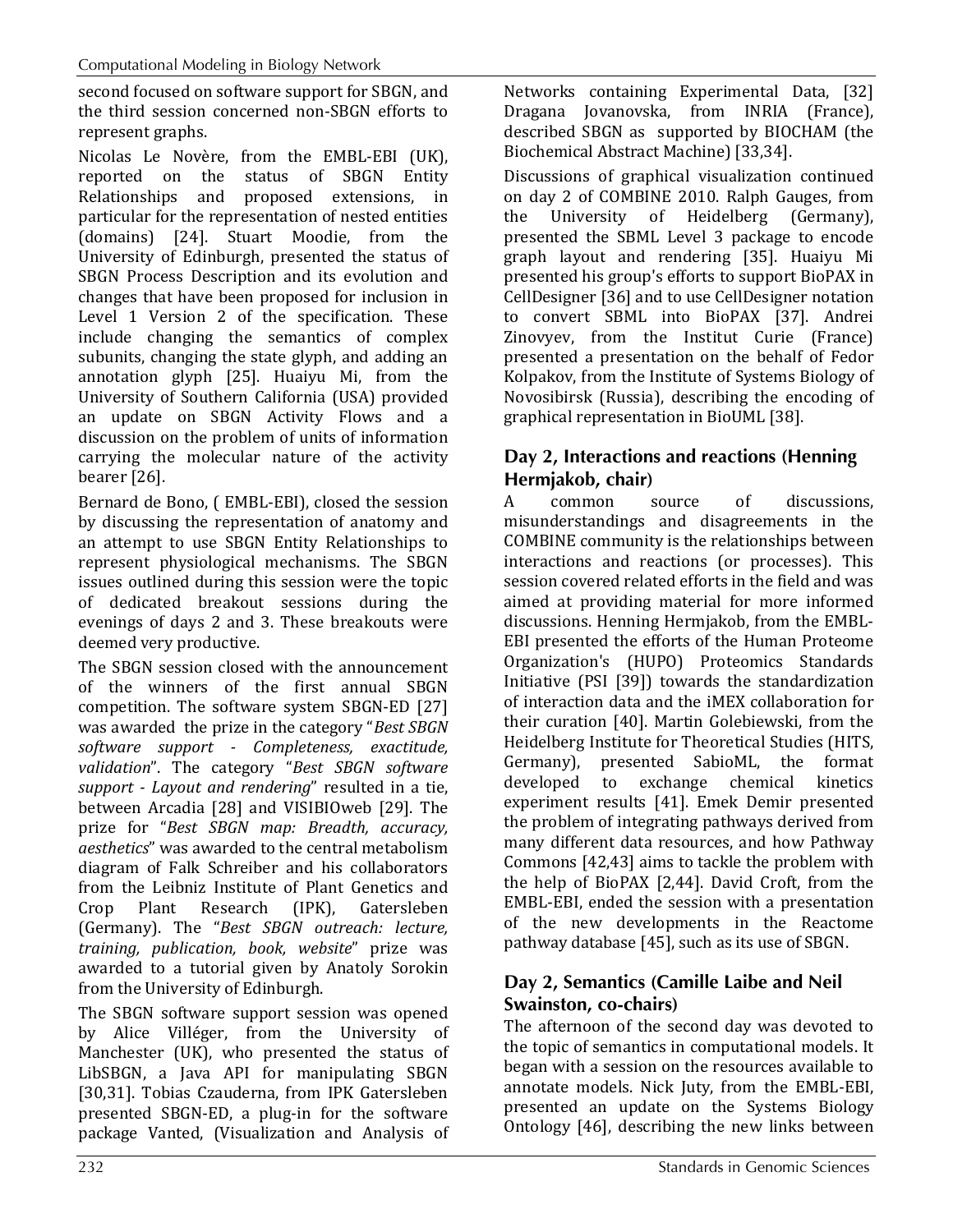mathematical expressions and quantitative parameters [47]. Camille Laibe, from the same group, described the planned evolution of MIRIAM Resources [48], including the identification of versions of a dataset, the development of a noncurated branch, and the resolution of annotations in datasets presented in different formats [49]. The session was closed by Andrea Splendiani, from Rothamsted Research (UK), who described mechanisms for encoding further semantics in BioPAX [50]. He also described the activity of the BioPAX workgroup Semantic Web/Linking/ Controlled Vocabularies.

A second session of the day was dedicated to the use of the resources presented above. Neil Swainston, from the University of Manchester, described the SBML Level 3 package dedicated to annotation [51]. This package allows, the annotation of SBML attributes (and not just elements, which is all that SBML's basic scheme supports), the annotation of annotations, and the expression of a wider variety of annotation relationship types, including negation and alternatives. Ron Henkel, from the University of Rostock (Germany), presented a novel method for model database search and retrieval; the approach ranks the results based on weights assigned to different types of model annotations, the models'<br>ontological similarities, and user-specified user-specified importance of individual query terms given at the time of search [52]. Wolfram Liebermeister, from Humboldt University in Berlin (Germany), then<br>presented the latest developments in developments SemanticSBML [53], which allows users to annotate models, cluster them, and retrieve and rank models based on their annotations, either using a model, or another type of annotated dataset such as gene expression [54,55].

#### **Day 3, Conversion and multi-standard software support (Martijn van Iersel and Lucian Smith, co-chairs)**

The morning of the third day centered on conversion among standard representations and software supporting several COMBINE standards.

Martijn van Iersel, from Maastricht University (the Netherlands), presented the PathVision 9 pathway<br>vizualization tool [56,57] and the vizualization tool [56,57] and the<br>complementarity WikiPathways community complementarity pathway curation system [58,59], both of which now support BioPAX format. Jean-Baptiste Pettit, (EMBL-EBI) demonstrated the Systems Biology

Format Converter [60], a modular Java framework supporting the development and maintenance of converters between formats such as the COMBINE standards. Alice Villéger shared her experiences in creating a system capable of automatically generating SBGN maps from SBML models and extending those models with the resulting layout.

Lucian Smith, from the University of Washington, discussed the problems of modularity and model composition in relation to CellML and SBML encoding [61]. Camille Laibe described the new generation of model repository [62] proposed as the backbone of BioModels Database, the repository of published models [63,64]. Henning Hermjakob presented the PSI Common Query<br>Interface [65], a software system supporting Interface  $[65]$ , a software system queries of multiple resources for protein-protein interaction data expressed in PSI-MI [66]. Augustin Luna, from the National Cancer Institute (USA), discussed software for Interaction Maps [67], a form of Entity Relationship diagram for representing biomolecular processes. Andrei Zinovyev discussed BiNoM, a Cytoscape plugin for constructing, querying and analyzing biological networks [68,69]; BiNoM imports and exports BioPAX and SBML, and displays the networks in SBGN. On the behalf of Fedor Kolpakov, Andrei closed the session with a presentation on BioUML, a modeling platform that supports nearly all the community standards discussed at COMBINE 2010.

### **Day 3, BioPAX (Emek Demir, chair)**

The afternoon of the third day started with a session devoted to BioPAX. Emek Demir, from the Memorial Sloan-Kettering Cancer Center (MSKCC, USA), presented new features in BioPAX Level 3 and compared it to the former widely-used BioPAX Level 2. Nadia Anwar, also from the MSKCC, detailed the new community and governance structure of BioPAX. Gary Bader, from the University of Toronto (Canada), presented his views for the future of the standard. Martijn van Iersel summarized ongoing discussions in the layout workgroup. Emek Demir closed the session with a discussion on generic physical entities and interactions, extending the debate to SBML and SBGN, which face the same problems.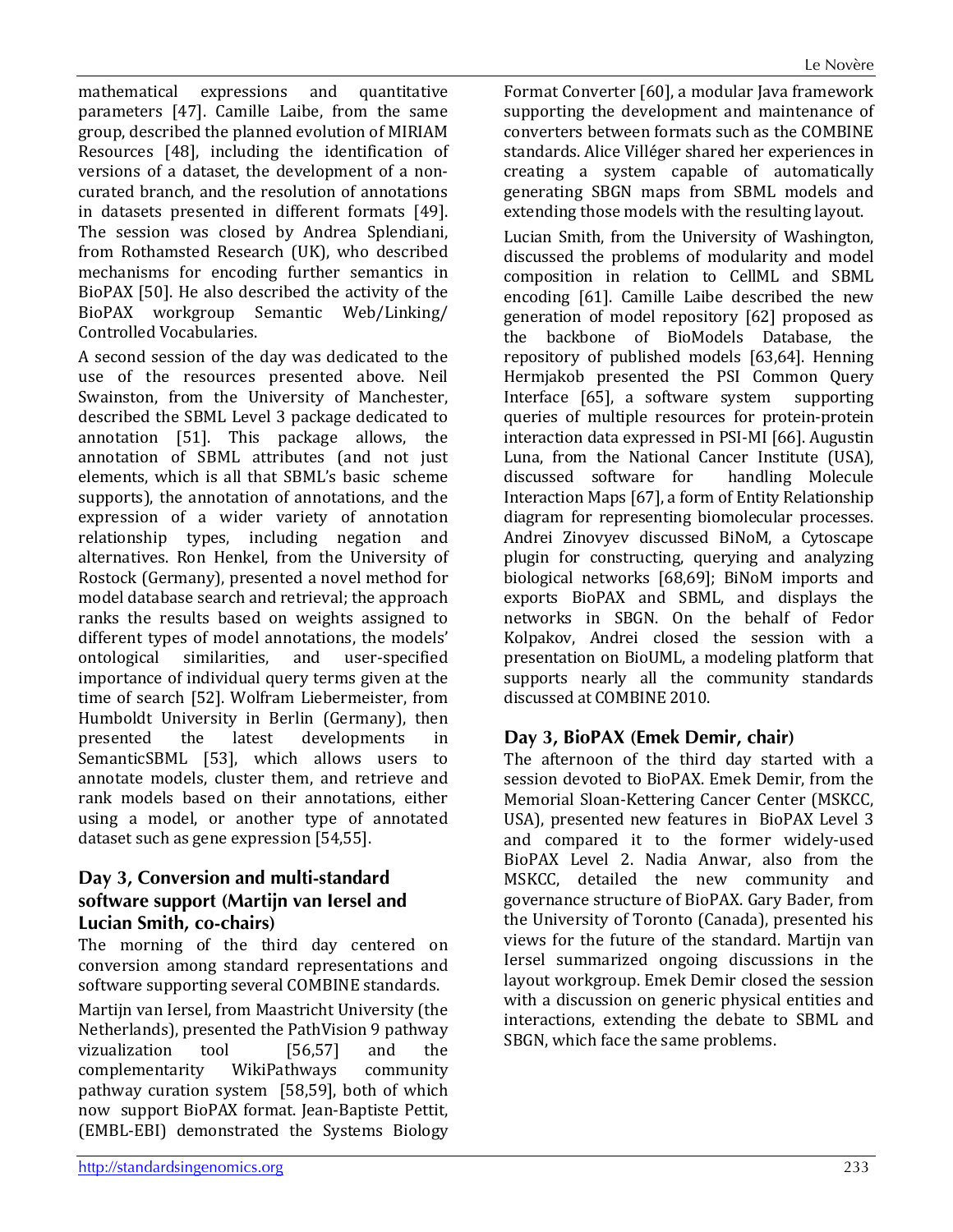### **Day 3, Gaps in coverage and concepts (Robert Cannon, chair)**

The third day closed with a session centered on the problems that are not yet covered by the current standardization efforts involved in COMBINE. Nicolas Le Novère presented his vision of what the COMBINE mission is, working towards a comprehensive set of descriptive standards for modeling biology [70]. Robert Cannon, from Textsensor Ltd (UK), discussed his proposal for NeuroML [71]; one of its principle features is explicit typing of model elements [72]. Alexander Mazein, from the University of Edinburgh, proposed a few extension to SBGN Process Descriptions, to better cover enzymatic reactions used in metabolic network representations [73]. Robert Muetzelfeldt, from Simulistics Ltd (UK), described a generic approach for representing complex structures in biological models, based on UML descriptions [74]. Tom Freeman, from the University of Edinburgh, closed the session with a presentation on an alternative to SBGN, the modified Edinburgh Pathway Notation (mEPN), and a demonstration of BioLayout Express<sup>3D</sup>, a 3dimensional graph viewer.

#### **Day 4, SBML (Mike Hucka and Sarah Keating, co-chairs)**

The last part of the COMBINE meeting focused on SBML [75]. The first session centered on the development of SBML Level 3. The second session was dedicated to SBML software support.

Michael Hucka, from the California Institute of Technology (USA), presented the current status of SBML Level 3 [76] and the ongoing efforts to develop packages to extend the capabilities of Level 3. Jim Schaff from the University of Connecticut Health Center (USA) introduced the SBML Level 3 Spatial Package, which covers the description of compartment geometries and the diffusion of entities. Brett Olivier, from the Free University of Amsterdam (the Netherlands) presented the SBML Flux Balance Analysis Package (which has since then been renamed the Flux Balance Constrains package) [77], which aims to add support to SBML for exchanging flux balance and steady-state analysis models. The session was closed by, Lucian Smith, who presented the SBML Hierarchical Composition Package [78] designed to allow SBML models to be composed from submodels and enable the creation of model libraries.

Sarah Keating, from the SBML Team working at EMBL-EBI, presented the current status of libSBML [79,80], and Nicolas Rodriguez, also from EMBL-EBI, then presented an update on JSBML, a native Java SBML API library [81,82]. They were followed by presentations on two end-user tools supporting SBML: iBioSim [83-85], by Chris Myers of the University of Utah (USA) and SBMLsqueezer [86,87], a plug-in for CellDesigner, by Andreas Dräger of the Bioinformatics Center of Tübingen (Germany).

## **10th SBML Anniversary Symposium**

The COMBINE meeting proper was followed on the last day by a symposium and celebration to mark the 10th anniversary of SBML. The first draft of the SBML specification was released in August 2000 by what would later become the SBML Team. Ten years later, a whole ecosystem of tools, teams and research projects has blossomed around SBML, and significant participants of this adventure were invited to give presentations on this occasion.

The symposium was opened by Hiroaki Kitano, from the Systems Biology Institute of Tokyo (Japan), who, a decade earlier and with funding from the Japan Science and Technology Corporation (JST), initiated the project from which SBML eventually emerged. At this anniversary event, Kitano presented his thoughts on the conditions that made possible the emergence of SBML as a successful worldwide standard. He then described his Garuda project to expand the community software development approach to the entire spectrum of computational modeling activities. After Kitano's presentation, Pedro Mendes, from the University of Manchester, gave an overview of the earliest attempts to develop quantitative models in biochemistry, encode them, and simulate them using computers. Mendes was one of the earliest contributors to SBML. and Prior to SBML, he contributed to the design of a portable file format for metabolic network models (known as PMB). Hamid Bolouri, from the Fred Hutchinson Cancer Research Center (USA), was the head of the initial SBML Team at the California Institute of Technology beginning in 1999. His presentation focused on CRdata, a software platform for computational systems biology using R and the Amazon cloud [88]. Herbert Sauro, from the University of Washington, was one of the first members of the SBML team along with Michael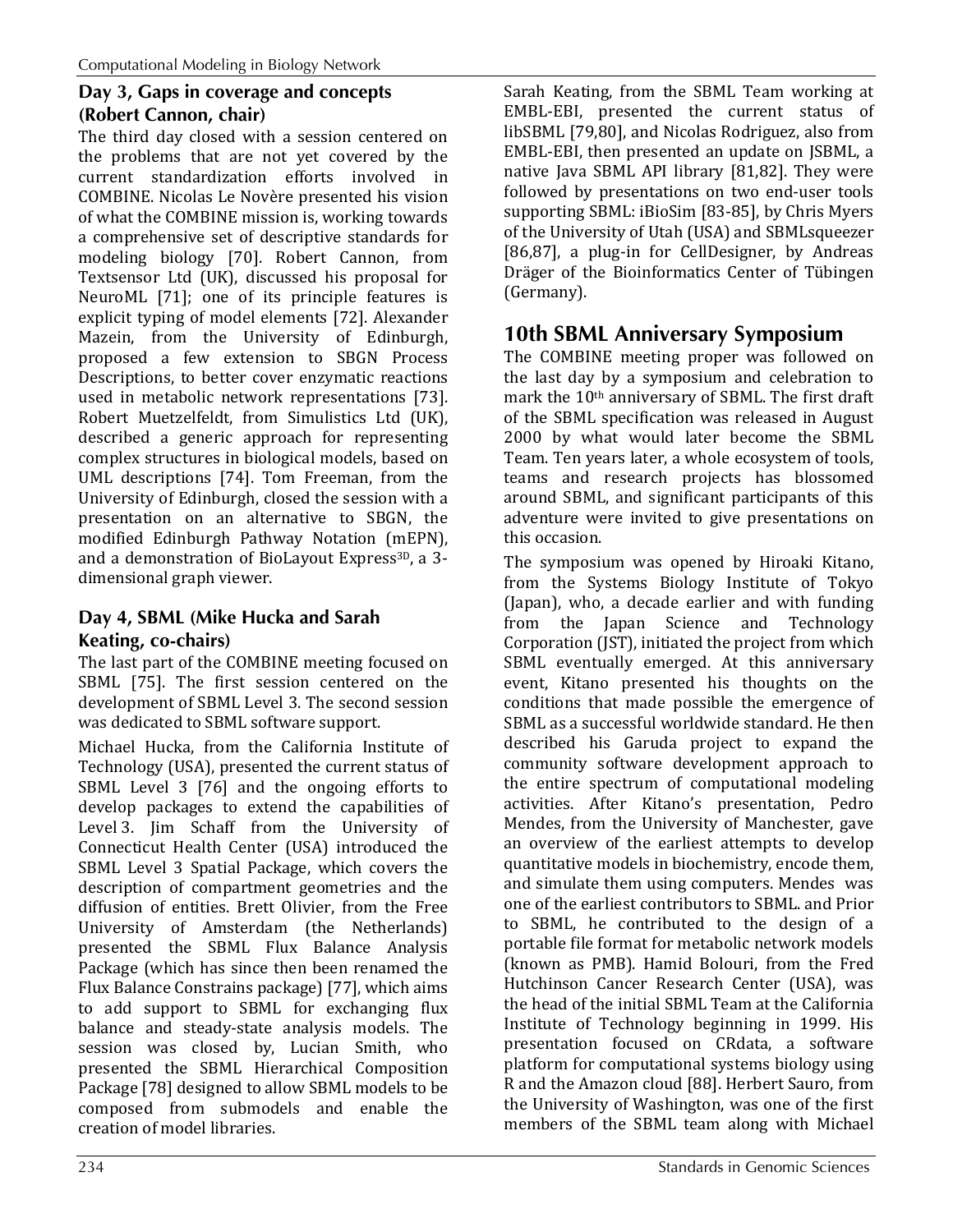Hucka and Andrew Finney, and also worked on PMB. Sauro presented a standardization effort for<br>synthetic biology (SBOL, [89], and its biology (SBOL, [89], and its implementation in software tools from his own group, in particular TinkerCell [9].

The symposium resumed after a short break with John Doyle, from the California Institute of Technology. Doyle was the Principal Investigator on a subcontract of the JST grant of Kitano awarded to Caltech and hosted the SBML team from late 1999 into the early 2000s. He presented a summary of his ongoing work in applying control theory to physiological modeling, and expressed the need for better theory and tools to connect physiological measurements to an understanding of the functioning of the human body. After Doyle's presentation, Andrew Finney, now at Ansys (UK), another early member of the SBML team. described some of the ways in which SBML development worked, or sometimes did not work, and what could learn for the future development of standards. Michael Hucka, the third member of the original SBML Team and program lead and global co-ordinator since 2004 recapitulated the history of SBML development, some of its successes, and reminded the audience of many important contributors to the evolution and success of SBML. Finally, Nicolas Le Novère, who was one of the earliest contributors to SBML and a developer and contributor since 2004, closed the symposium. . He placed SBML within a broader constellation of emerging standards in systems biology, and called for continued and expanded collaboration within COMBINE.

# **First HARMONY, New York City, April 18–22 2011**

The first HARMONY meeting was hosted by the Computational Biology group of the Memorial Sloan-Kettering Cancer Center [90] and held at the Rockefeller Research Laboratories building in Manhattan. A total of 59 people attended plenary sessions and technical breakouts over five days. The first day was dedicated to tutorials on the standards and software library implementations facilitating use of the standards. During each of the next three days, a plenary session was devoted to one of the main COMBINE standards (SBGN, BioPAX and SBML). Throughout the day, people held general discussions on the main topic of the day or, in small parallel breakout groups, on the other COMBINE standards. Separate small rooms

were dedicated to breakout sessions and *quiet hacking*, because experience from previous meetings has shown that hackathon attendees can neither contain their vocal enthusiasm nor their desire to continue pushing on technical problems regardless of the schedule. The fifth and final day of HARMONY was shared between presentations on SED-ML [7] and issues common to all COMBINE standards; the latter ranging from the use of controlled vocabularies to issues of community organization.

#### **Day 1, tutorials and poster session**

The meeting opened with an introduction to the day from Michael Hucka, followed by overview presentations about SBML, BioPAX and SBGN given by principal developers involved in the development of each standard. The rest of the day was structured into short introductory tutorials on five topics, with materials made available on the meeting website. The first tutorial was on PaxTools; Emek Demir gave an overview presentation of the Java API library supporting BioPAX. This was followed by Nadia Anwar who gave an introduction to the RDF and OWL technologies used by BioPAX, along with a handson session using the W3C SPARQL query language to access data from BioPAX files. Tutorials continued in the afternoon,, beginning with a LibSBGN session given by Martijn van Iersel and Tobias Czauderna and served as an update of the current progress and future plans for LibSBGN. It also provided an opportunity to present the initial milestone release of SBGN-ML. this was followed by a libSBML tutorial by Sarah M. Keating and Frank T. Bergmann. Like other sessions in the day, it included illustrative hands-on exercises for attendees to try on their laptops. The day was closed with a tutorial by Nicolas Rodriguez on JSBML.

Following the tutorial sessions, the HARMONY meeting officially opened with a simultaneous buffet reception and evening poster session. In all, 15 posters were presented. They covered a wide variety of topics—everything from databases that can export data in the various formats discussed at HARMONY, to new software tools and emerging standards, including BioPAX and CellML.

#### **Day 2, plenary session on SBGN**

The first plenary session focused on SBGN. It was chaired by Falk Schreiber and focused on unresolved issues in the 3 SBGN sublanguages: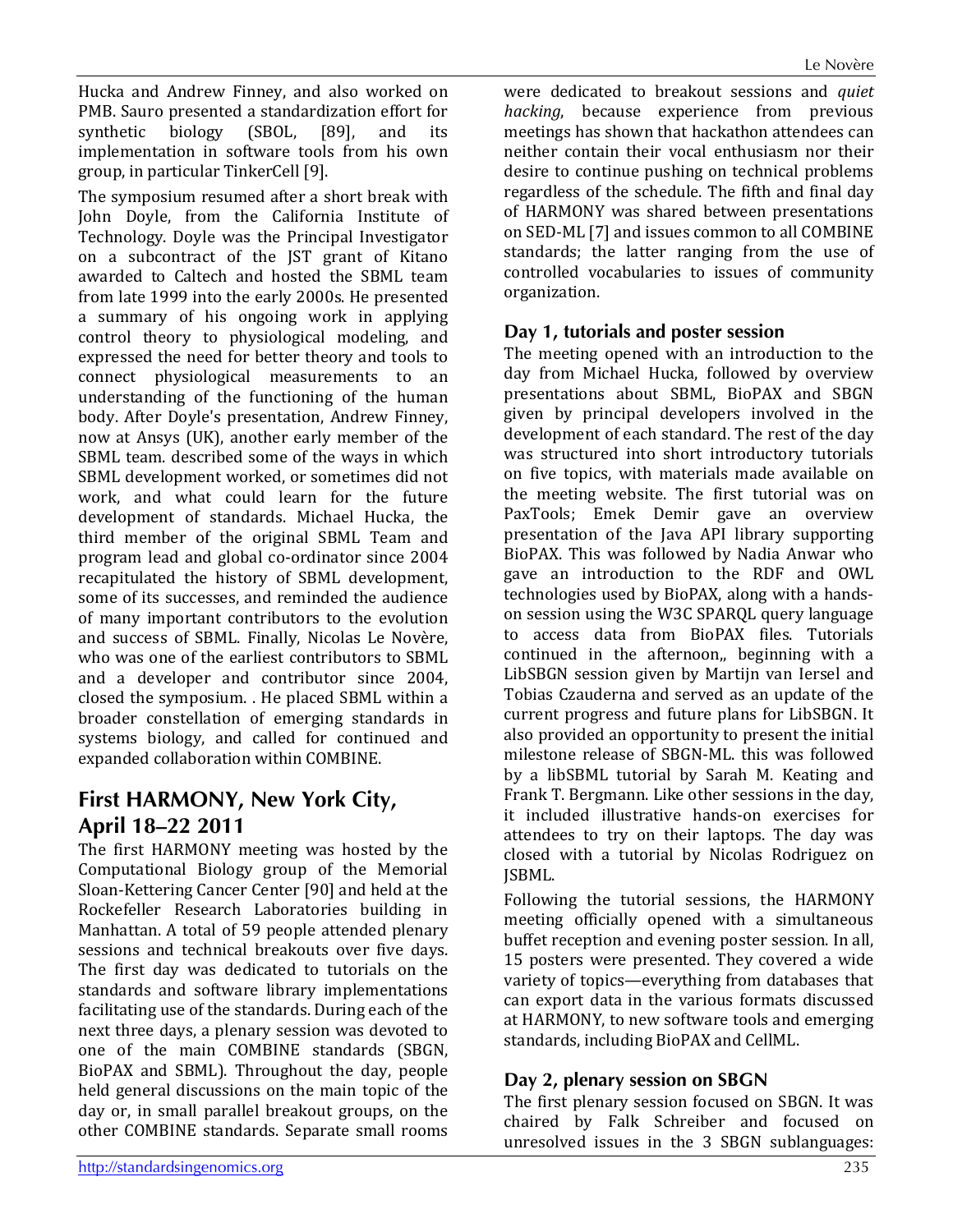Process Description (SBGN-PD), Entity Relationship (SBGN-ER) and Activity Flow (SBGN-AF). The session started with an overview and history of the SBGN standard from Nicolas Le Novère. This was followed by a report on the status of SBGN-PD by Stuart Moodie and discussion of items that were scheduled to be included in the Level 1 Version 2.0 release of SBGN-PD, but which still remained contentious. These problematic topics included the rules of subunit naming, the exact semantics of the "Empty Set" glyph, resolution of the community vote about reversible arcs, and the use of the SBGN Unit of Information to describe the cardinality of multimers and the material type of EPNs. A record of these SBGN-PD issues is available online at [91].

The next session of the morning concerned SBGN-ER and was led by Nicolas Le Novère. Discussions focused on several issues, particularly the semantics of an "entity" and whether different outcome glyphs were required to describe occurrent (e.g. an interaction itself) and continuant (e.g. a complex resulting from the interaction). Huayu Mi then presented the status of SBGN-AF, which was nearing a maintenance release (Level 1 Version 1.1). The major topic of discussion was whether a separate phenotype and perturbing agent activity were required, and whether SBGN-AF needed different glyphs. In addition, the outcome of the vote on how the type of activity (macromolecule, complex etc.) was indicated in AF [92].

### **Day 3, plenary session on BioPAX**

The plenary session of the third day was devoted to BioPAX. Gary Bader began with an overview of the planned activities, then introduced the projects and issues that were of interest within the community. The goal was nucleation of interested parties to begin discussions and work. This was followed by the session on specification and data. It was chaired by Emek Demir, who gave an overview of data integration and normalization and discussed progress since his last presentation on the topic during COMBINE 2010. Arman Aksoy then introduced the Patch algorithm and outlined the goal to test data integration at the meeting. He reported that several data providers tested integration with specific data sets. Peter D'Eustachio followed with an introduction to current issues in data exchange, including provenance, use of pathwayOrder and nextStep classes, and multiple organism pathways. He also

sought to gather end users of BioPAX to highlight known issues and collect additional issue reports from the community. The ultimate goal was coordinated creation of a list for proposal and specification changes and best practices to be coordinated into a working group. This followed with a discussion about future development and ideas for BioPAX level 4.

The specification/data session was followed by presentations about works in progress from various BioPAX working groups which were introduced to the community by the BioPAX editors. Proposals from the SemWeb working group and the layout co-ordinate exchange group were announced as ready for community feedback. Several working groups met in the afternoon to organize and prioritize their activities.

A session about software tools followed. Software developers discussed current developments in BioPAX Software Tools, specifically the BioPAX validator, the PaxTools API, the PathwayCommons resource and the Chibe Visualization tool [93]. In this context, the attendees also discussed proposed software improvements and updates, bugs in the BioPAX validator, and rules and best practices used by the validator. The BioPAX plenary session ended with a list of action items and next steps that were delegated to editors, working groups, and the core BioPAX developers. The action items were later discussed and prioritized during breakout sessions in the afternoons of the third and fourth days.

The day closed with lecture by Chris Sander (director of the Computational Biology group at the Memorial Sloan-Kettering Cancer Center in New York City, USA) on the analysis of pathways to characterize cancers, predict outcomes and suggest therapeutic avenues.

# **Day 4, plenary session on SBML**

The morning of the fourth day was devoted to SBML. Michael Hucka began with a review of SBML Level 3 and an update on the statuses of various Level 3 package development efforts. Many of the Level 3 packages have been highly anticipated by the SBML community and Hucka announced that software implementations of several were available for libSBML. Sarah Keating presented a status update on libSBML version 5, a modular version of libSBML that supports extensions for SBML Level 3 package implementations. Nicolas Rodriguez gave a status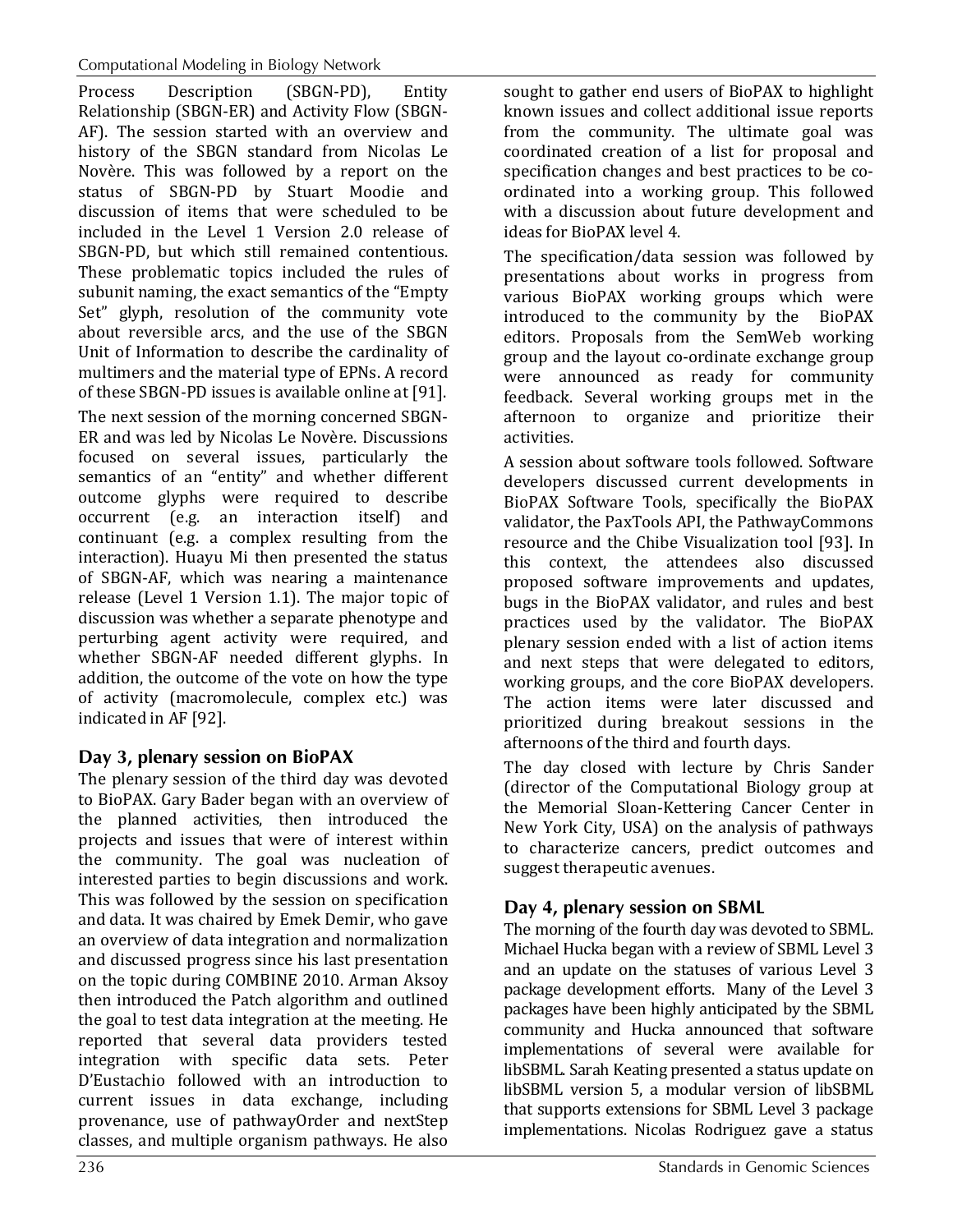update on his ongoing work with Andreas Dräger on JSBML. Following that, Andreas Dräger described his a new KEGGtranslator that is designed to convert KEGG pathways to SBML [94]. Martin Golebiewski updated the audience on new developments in SABIO-RK, a free web-based database providing information about biochemical reactions, their kinetic equations their parameters, and the experimental conditions under which these parameters were measured.

Marco Antoniotti summarized the area of multicellular modeling, which is actively pursued by many research groups worldwide yet remains an area that is not well supported by SBML at present. He was followed by Michel Dumontier, who presented exciting work on advanced search and reasoning over SBML model annotations using semantic web technologies. The final session of the morning provided updates on the development of two SBML Level 3 packages. James Schaff discussed the spatial geometry package for SBML, which supports the representation of models and processes that have non-homogeneous spatial qualities. Brett Olivier discussed his collaboration with Frank Bergmann on a package to support the representation of flux balance constraint models (sometimes also known as flux balance analysis models) in SBML.

The remainder of the fourth day was devoted to parallel discussions on SBML and BioPAX topics.

#### **Day 5, interoperability and governance**

The final day began with a session about SED-ML.<br>Frank Bergmann discussed the SED-ML Bergmann specification, some pending issues about SED-ML, and libSEDML, an API library for developing software support for SED-ML. Frank was followed by Richard Adams, who presented several SED-ML developments: JlibSEDML, a Java-based complement to libSEDML; a new SED-ML Editor; and a SED-ML web service which includes a validator. These presentations were then followed by David Nickerson, who described the work of the CellML group with SED-ML, and the status of CellML software simulators and model repositories. This was followed by presentation by Nicolas Le Novère about recent developments in KiSAO, the Kinetic Simulation Algorithm Ontology [95], in particular the creation of an OWL version of KiSAO.

The following session explored efforts to foster greater coordination between the governance and outreach activities of the main standards involved in

COMBINE today. Robin Haw opened the session with a presentation about community outreach activities. He was followed by overview presentations by the principal organizers of the SBGN, SBML and BioPAX efforts, covering the current governance structures of those organizations. The audience was then engaged in a general discussion about the possibility of creating common governance guidelines that could be shared among the various COMBINE efforts as well as used as templates for other, future standardization efforts that aimed to follow in the footsteps of BioPAX, SBML and SBGN.

The rest of the day consisted of various meetings of scientific advisory boards, editorial committees, additional hacking sessions and ad hoc get-togethers organized by HARMONY attendees.

# **Community feedback**

Immediately following both the COMBINE 2010 meeting in October, 2010, and HARMONY in April, 2011, we conducted exit surveys of the participants. We used a commercial electronic survey tool and made the questions anonymous, in order to maximize the chances of getting unfettered and honest feedback. We asked similar questions on both occasions. The number of responses to the exit survey for each meeting was approximately 40%. The feedback from the COMBINE survey was available prior to the HARMONY meeting, and we took the results into consideration when organizing HARMONY.

#### **What could have been done differently?**

The feedback from the surveys showed that attendees found breakout sessions very useful; however, the organization of such sessions needs to be improved in future COMBINE and HARMONY<br>meetings. COMBINE and HARMONY were and HARMONY purposefully structured with a combination of formal talks and focused breakouts, though with fewer breakouts during COMBINE. Nevertheless, the organization, management and communication of breakout schedules was deemed suboptimal in the end—respondents complained not only when interesting breakouts clashed with the main session, but also that participants were not always made clearly aware of which sessions were being held, leaving people unsure about how best to split their time. While we attempted to consider this and improve how breakouts were organized in HARMONY, the fact that the same issues were raised again in the HARMONY exit survey shows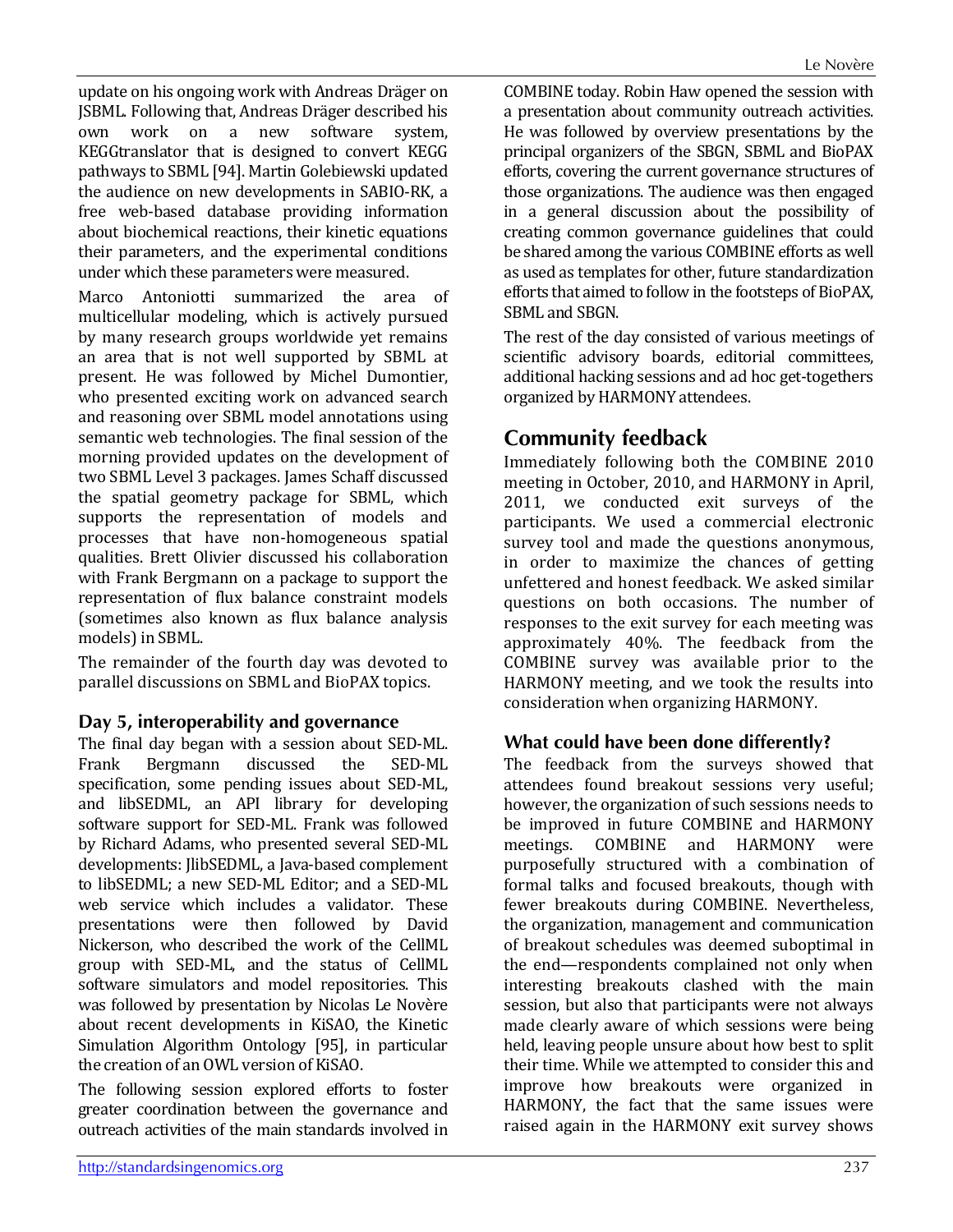that we need to revisit this problem in future meetings.

COMBINE respondents raised the suggestion of using parallel sessions in order to help provide more time to the different major efforts, and we implemented this idea in HARMONY 2011, where each main standard was given a specific day and other standards had optional parallel sessions. There was no specific agenda for the parallel sessions from the meeting organizers; instead, the communities were left to organize themselves. This appeared to work well and made the meeting both informative and productive for participants. However, the feedback in the exit survey suggested that a more explicit agenda, such as that provided at COMBINE, would actually have been useful. In the future, we can improve this aspect of the meetings through better coordination between the people organizing the different main topics.

The HARMONY exit survey also highlighted the need to improve the communication about activities at the meeting. HARMONY was intended to be relatively free-form, with little scheduled time, to allow each standard group to selforganize based on the participants and skills actually present on the days in question. For the most part, the feedback suggests that this worked well for people who could organize themselves, but less well for others—especially newcomers who were not intimately involved in the different communities. Better communication of the schedule and breakouts by the organizers was proposed in the feedback, and this should help in the future to encourage more cross-community collaboration at these meetings.

### **What worked well and should be repeated?**

Generally, the feedback suggested that the concept of the two different meetings worked well. Most participants understood the structure and what was expected of them at each of the meetings. Feedback suggested that the initial meetings had a different dynamic from the individual standard meetings, and that this also worked well, as it promoted interaction among the standards groups. Given the freestyle organization of a hackathon, participants commented that this helped them focus and make excellent progress on tasks that would otherwise have taken months to achieve.

The tutorials were deemed a good idea, though with some mixed reviews. Some attendees, particularly those actively involved with the different standards, did not find the tutorials useful, while others found the tutorials extremely informative, enabling less active users of the standards and newcomers to "catch up". To newcomers, the tutorials also were meant to introduce the main individuals involved in each of the standardization efforts but respondents indicated that this could have been achieved in introductions instead. We conclude that tutorials should be kept, and the best improvement to make for future tutorials is to clarify the target audience as well as provide the tutorial contents in advance so that people can determine for themselves whether attending those sessions would be useful.

### **HARMONY-specific feedback, what did participants achieved at the meeting**

Attendees reported having made progress in specific areas and the availability of dedicated time for particular topics with specific individuals enables progress and resolution of outstanding issues faster than usual. More generally, participants found the meeting helped them become more familiar with other standards and could see how they could participate more actively. Respondents commented on their ability to discuss and get feedback on issues so they could be be implemented/resolved immediately, and having focused time to do this saved considerable time overall. Thus, the meeting accelerated progress that would otherwise have taken much longer, through e-mail and conference calls.,. Participants overwhelmingly agreed that the COMBINE and HARMONY meetings are informative and productive.

# **Conclusions and perspectives**

Combining the meetings of the various standardization efforts in computational systems biology was a gamble and could have been a challenge. Indeed, while the communities largely overlap at the level of tool development, the endusers are often different, as are their expectations. Contrary to our worries, the meetings were resounding successes with an attendance and an enthusiasm exceeding our most optimistic hopes. The outcomes were numerous. COMBINE 2010 allowed members of the different communities to become acquainted with the efforts of others. The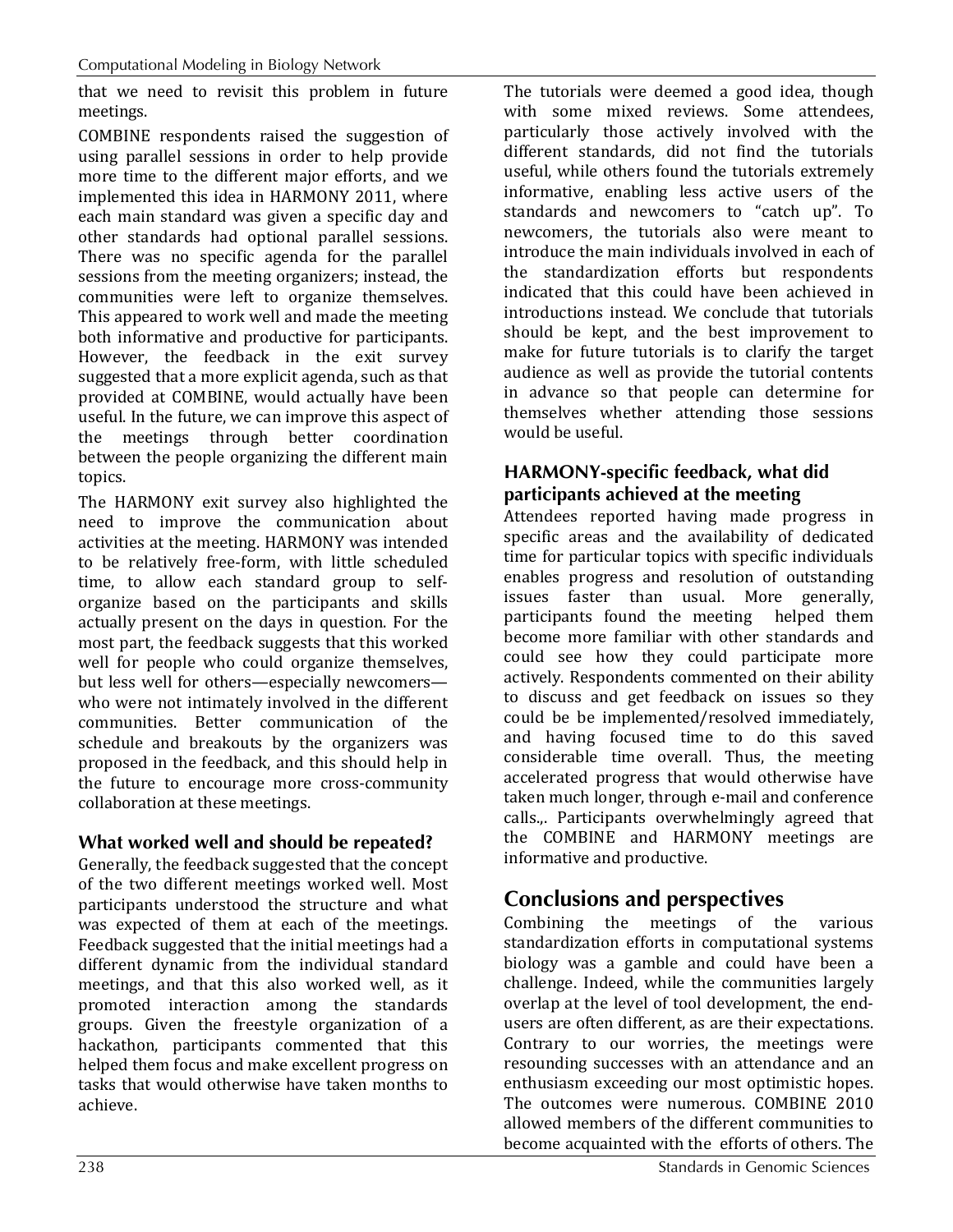extent of the overlap and potential for synergy was very clear for all attendees. In addition to a better coordination of the development of<br>standards, this led to discussions and standards, this led to discussions and collaborations that further unfolded at HARMONY 2011. These meetings have been defining moments and hopefully launched an irreversible process. The benefits of coordination and synergy are such that stopping the movement would be a significant blow to the various participating projects. However, there is a downside. The scale of the meetings is different (two to three times larger than the separate fora used to be). At that level, the organizational and financial aspects become very significant and require greater commitment on the part of organizers and

### **Acknowledgements**

The authors acknowledge the contributions of all of the workshop participants. COMBINE 2010 was supported by the British Biotechnology and Biological Sciences Research Council, the NIH National Institute of General Medical Sciences (NIGMS) and the EU ENFIN project.

#### **References**

- 1. Hucka M, Bolouri H, Finney A, Sauro HM, Doyle JC, Kitano H, Arkin AP, Bornstein BJ, Bray D, Cornish-Bowden A, *et al*. The Systems Biology Markup Language (SBML): A medium for representation and exchange of biochemical network models. *Bioinformatics* 2003; **19**:524- 531. [PubMed](http://www.ncbi.nlm.nih.gov/entrez/query.fcgi?cmd=Retrieve&db=PubMed&list_uids=12611808&dopt=Abstract) [doi:10.1093/bioinformatics/btg015](http://dx.doi.org/10.1093/bioinformatics/btg015)
- 2. Demir E, Cary MP, Paley S, Fukuda K, Lemer C, Vastrik I, Wu G, D'Eustachio P, Schaefer C, Luciano J. BioPAX – A community standard for pathway data sharing. *Nat Biotechnol* 2010; **28**:935-942. [PubMed](http://www.ncbi.nlm.nih.gov/entrez/query.fcgi?cmd=Retrieve&db=PubMed&list_uids=20829833&dopt=Abstract) [doi:10.1038/nbt.1666](http://dx.doi.org/10.1038/nbt.1666)
- 3. Le Novère N, Hucka M, Mi H, Moodie S, Shreiber F, Sorokin A, Demir E, Wegner K, Aladjem M, Wimalaratne S, *et al*. The Systems Biology Graphical Notation. *Nat Biotechnol* 2009; **27**:735-741. [PubMed](http://www.ncbi.nlm.nih.gov/entrez/query.fcgi?cmd=Retrieve&db=PubMed&list_uids=19668183&dopt=Abstract) [doi:10.1038/nbt.1558](http://dx.doi.org/10.1038/nbt.1558)
- 4. Le Novère N, Courtot M, Laibe C. Adding semantics in kinetics models of biochemical pathways. *Proc 2nd Intl Symp Exp Std Cond Enz Charact* 2007; 137-53. Available at <http://www.beilstein-institut.de/index.php?id=196>
- 5. Lloyd CM, Halstead MD, Nielsen PF. CellML, its future, present and past. *Prog Biophys Mol Biol* 2004; **85**:433-450. [PubMed](http://www.ncbi.nlm.nih.gov/entrez/query.fcgi?cmd=Retrieve&db=PubMed&list_uids=15142756&dopt=Abstract) [doi:10.1016/j.pbiomolbio.2004.01.004](http://dx.doi.org/10.1016/j.pbiomolbio.2004.01.004)

attendees alike. Nevertheless, combining these meetings also brings an economy of scale that we believe should be recognized by funding bodies who used to support the efforts separately. The next round of meetings. COMBINE 2011 took place in Heidelberg from September 3 to 7 2011, after the 12<sup>th</sup> ICSB [96] at the Heidelberg Institute for Theoretical Studies (HITS). The second annual COMBINE meeting did cement was is becoming the common infrastructure for standardization in systems biology. The next HARMONY hackathon will take place in Maastricht from May 21 to May 25 2012. The third annual COMBINE meeting will be a satellite of the 13th ICSB in August 2012 in Toronto.

HARMONY 2011 was supported by the British Biotechnology and Biological Sciences Research Council, the Memorial Sloan Kettering Cancer Center, and the NIH/NIGMS.

- 6. Gleeson P, Crook S, Cannon RC, Hines ML, Billings GO, Farinella M, Morse TM, Davison AP, Ray S, Bhalla US, *et al*. NeuroML: a language for describing data driven models of neurons and networks with a high degree of biological detail. *PLOS Comput Biol* 2010; **6**:e1000815. [PubMed](http://www.ncbi.nlm.nih.gov/entrez/query.fcgi?cmd=Retrieve&db=PubMed&list_uids=20585541&dopt=Abstract) [doi:10.1371/journal.pcbi.1000815](http://dx.doi.org/10.1371/journal.pcbi.1000815)
- 7. Köhn D, Le Novère N. SED-ML An XML Format for the implementation of the MIASE guidelines. *Lect Notes Bioinfo* 2008; **5307**:176-190.
- 8. COMBINE. **http://co.mbine.org**
- 9. Chandran D, Bergmann FT, Sauro HM. TinkerCell: modular CAD tool for synthetic biology. *J Biol Eng* 2009; **3**:19. [PubMed](http://www.ncbi.nlm.nih.gov/entrez/query.fcgi?cmd=Retrieve&db=PubMed&list_uids=19874625&dopt=Abstract) [doi:10.1186/1754-1611-3-19](http://dx.doi.org/10.1186/1754-1611-3-19)
- 10. Cell ML. [http://www.cellml.org](http://www.cellml.org/)
- 11. Field ML. http:// [www.physiome.org.nz/xml\\_languages/field](http://www.physiome.org.nz/xml_languages/fieldml) [ml](http://www.physiome.org.nz/xml_languages/fieldml)
- 12. Hunter P. The Physiome languages: CellML and FieldML. Available from *Nat Preced* 2010.
- 13. Physiome Model Repository. http:// [www.cellml.org/tools/pmr](http://www.cellml.org/tools/pmr)
- 14. Nielsen P. CellML 1.1 modularity. Available from *Nat Preced* 2010.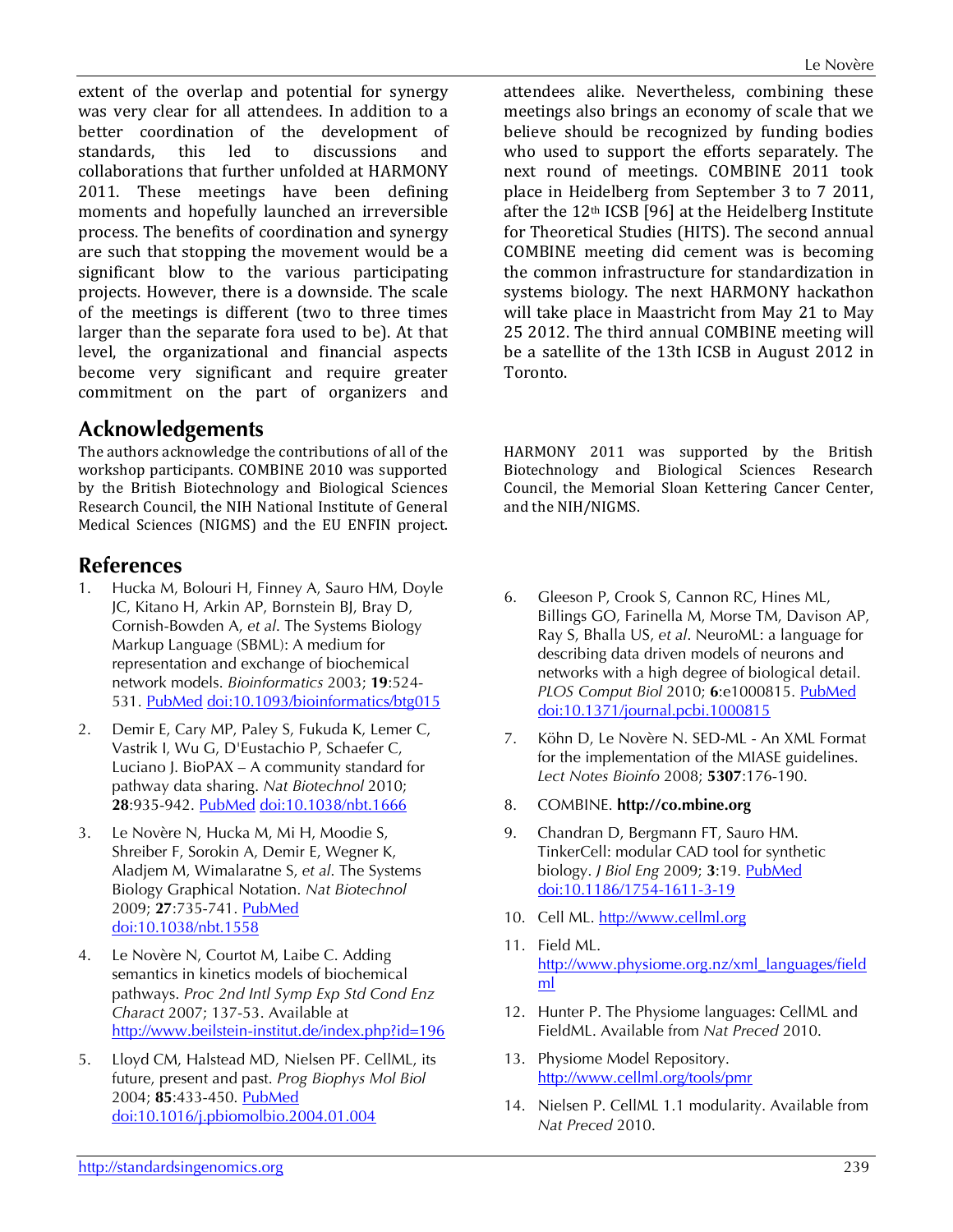#### Computational Modeling in Biology Network

- 15. OpenCell. http://[www.cellml.org/tools/opencell](http://www.cellml.org/tools/opencell)
- 16. Garny A. OpenCell Status and plans. Available from *Nat Preced* 2010.
- 17. Simulation Experiment Description Markup Language (SED-ML). [http://sed-ml.org](http://sed-ml.org/)
- 18. API library libSedML. http:// [libsedml.sourceforge.net/libSedML/Welcom](http://libsedml.sourceforge.net/libSedML/Welcome.html) [e.html](http://libsedml.sourceforge.net/libSedML/Welcome.html)
- 19. Bergmann F. The Simulation Experiment Description Markup Language – Update. Available from *Nat Preced* 2011.
- 20. Java API library JlibSEDML. <http://sourceforge.net/projects/jlibsedml>
- 21. SBSI. <u>http://[www.sbsi.ed.ac.uk](http://www.sbsi.ed.ac.uk/)</u>
- *22.* Adams R, Moraru I, and Lakshminaryana A. jlibSEDML – a Java library for working with SED-ML. Available from *Nat Preced* 2010.
- 23. Systems Biology Graphical Notation (SBGN) http:// [www.sbgn.org](http://www.sbgn.org/)
- 24. Le Novère N. Report on the status of SBGN ER and proposed extensions. Available from *Nat Preced* 2010.
- 25. Moodie S. SBGN-PD: Current status, future changes and unresolved issues. Available from *Nat Preced* 2011.
- 26. Mi H. SBGN Activity Flow Update. Available from *Nat Preced* 2011.
- 27. The software system SBGN-ED. [http://vanted.ipk](http://vanted.ipk-gatersleben.de/addons/sbgn-ed/)[gatersleben.de/addons/sbgn-ed/](http://vanted.ipk-gatersleben.de/addons/sbgn-ed/)
- 28. Arcadia. [http://arcadiapathways.sourceforge.net](http://arcadiapathways.sourceforge.net/)
- 29. VISIBIOweb. <http://www.bilkent.edu.tr/~bcbi/pvs.html>
- 30. LibSBGN, a Java API for manipulating SBGN. http:// [libsbgn.sf.net](http://libsbgn.sf.net/)
- 31. Villeger A. LibSBGN: current status and future plans. Available from *Nat Preced* 2010
- 32. Visualization and Analysis of Networks containing Experimental Data. <u>http://vanted.ipk-</u> [gatersleben.de](http://vanted.ipk-gatersleben.de/)
- 33. Jovanovska D, Fages F, Soliman S. SBGN support in BIOCHAM. Available from *Nat Preced* 2010.
- 34. The Biochemical Abstract Machine. http:// [contraintes.inria.fr/BIOCHAM](http://contraintes.inria.fr/BIOCHAM)
- 35. Gauges R. SBML layout and render news. Available from *Nat Preced* 2010.
- 36. BioPAX in CellDesigner. http:// [www.celldesigner.org](http://www.celldesigner.org/)
- 37. Muruganujan A, Mi H. BioPAX Support in CellDesigner. Available from *Nat Preced* 2011.
- 38. BioUML. [http://www.biouml.org](http://www.biouml.org/)
- 39. Proteomics Standards Initiative (PSI). [http://www.psidev.info](http://www.psidev.info/)
- 40. iMEX collaboration. http:// [www.imexconsortium.org](http://www.imexconsortium.org/)
- 41. Golebiewski M. Exchanging Experimental Kinetic Data via SabioML. Available from *Nat Preced* 2010.
- 42. Commons P. [http://www.pathwaycommons.org](http://www.pathwaycommons.org/)
- 43. Cerami EG, Gross BE, Demir E, Rodchenkov I, Babur O, Anwar N, Schultz N, Bader GD, Sander C. Pathway Commons, a web resource for biological pathway data. *Nucleic Acids Res* 2011; **39**:D685-D690. [PubMed](http://www.ncbi.nlm.nih.gov/entrez/query.fcgi?cmd=Retrieve&db=PubMed&list_uids=21071392&dopt=Abstract) [doi:10.1093/nar/gkq1039](http://dx.doi.org/10.1093/nar/gkq1039)
- 44. BioPAX. [http://www.biopax.org](http://www.biopax.org/)
- 45. Reactome pathway database. [http://www.reactome.org](http://www.reactome.org/)
- 46. Systems Biology Ontology (SBO). http:// [biomodels.net/sbo](http://biomodels.net/sbo)
- 47. Juty N. Systems Biology Ontology: Update. Available from *Nat Preced* 2010.
- 48. Resources MIRIAM. <u>http://[www.ebi.ac.uk/miriam](http://www.ebi.ac.uk/miriam)</u>
- 49. Laibe C. MIRIAM Resources: next steps. Available from *Nat Preced* 2010.
- 50. Splendiani A. BioPAX: next steps for Semantic Web / CV workgroup. Available from *Nat Preced* 2010.
- 51. Swainston N. The SBML Level 3 Annotation package: an initial proposal. Available from *Nat Preced* 2010.
- 52. Henkel R, Endler L, Le Novère N, Peters A, Waltemath D. Ranked Retrieval of Computational Biology Models. *BMC Bioinformatics* 2010; **11**:423. [PubMed](http://www.ncbi.nlm.nih.gov/entrez/query.fcgi?cmd=Retrieve&db=PubMed&list_uids=20701772&dopt=Abstract)
- 53. Semantic SBML. http://[www.semanticsbml.org](http://www.semanticsbml.org/)
- 54. Liebermeister W, Krause F, Schulz M, Lubitz T. SemanticSBML – state of affairs. Available from *Nat Preced* 2010
- 55. Schulz M, Krause F, Le Novère N, Klipp E, Liebermeister W. Retrieval, alignment, and clustering of computational models based on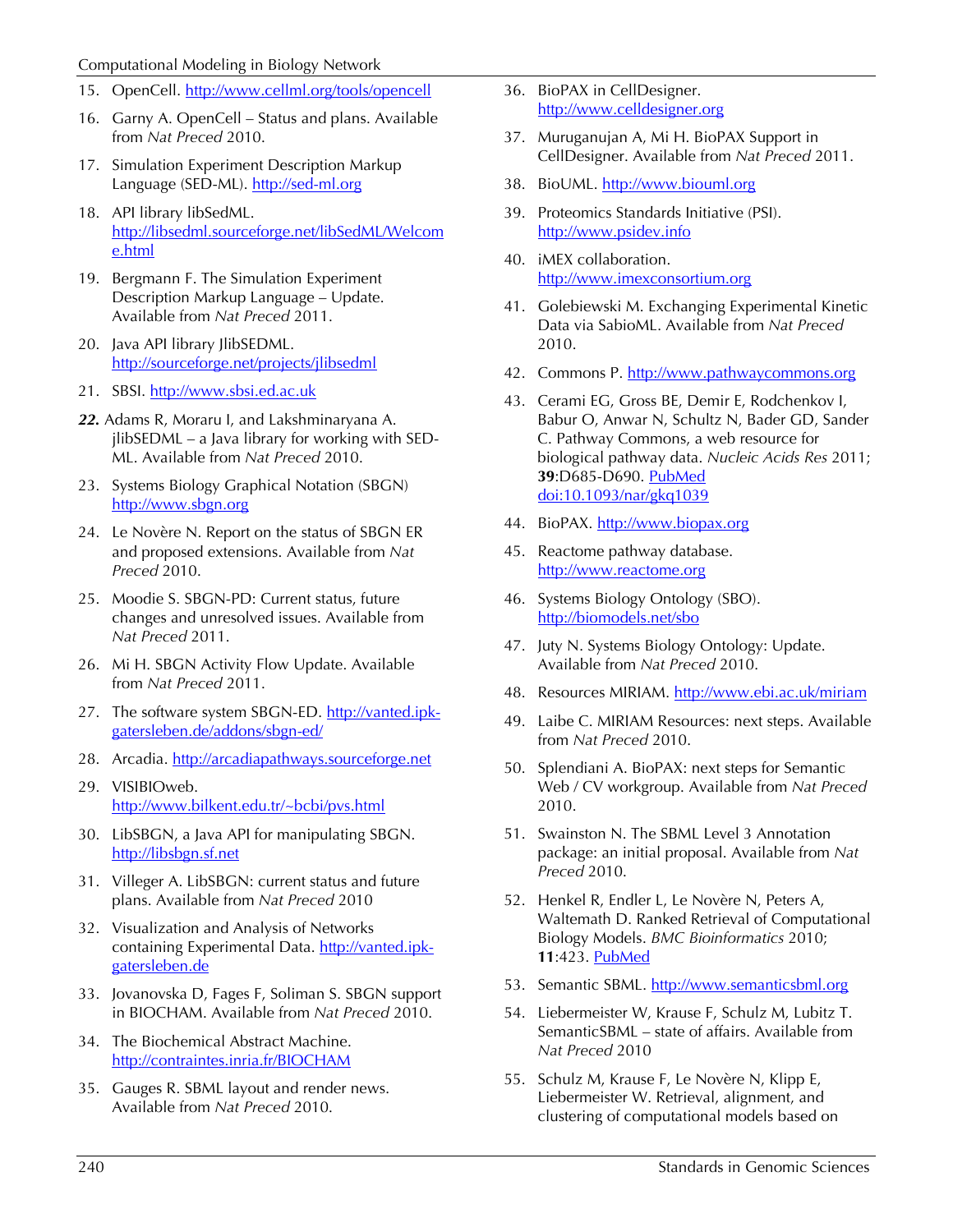semantic annotations. *Mol Syst Biol* 2011; **7**:512[.](http://www.ncbi.nlm.nih.gov/entrez/query.fcgi?cmd=Retrieve&db=PubMed&list_uids=21772260&dopt=Abstract) [PubMed](http://www.ncbi.nlm.nih.gov/entrez/query.fcgi?cmd=Retrieve&db=PubMed&list_uids=21772260&dopt=Abstract) [doi:10.1038/msb.2011.41](http://dx.doi.org/10.1038/msb.2011.41)

- 56. PathVision 9 pathway vizualization tool (http://www.pathvisio.org/)
- 57. van Iersel MP, Kelder T, Pico AR, Hanspers K, Coort S, Conklin BR, Evelo C. Presenting and exploring biological pathways with PathVisio. *BMC Bioinformatics* 2008; **9**:399. [PubMed](http://www.ncbi.nlm.nih.gov/entrez/query.fcgi?cmd=Retrieve&db=PubMed&list_uids=18817533&dopt=Abstract) [doi:10.1186/1471-2105-9-399](http://dx.doi.org/10.1186/1471-2105-9-399)
- 58. WikiPathways. http://www.wikipathways.org
- 59. Pico AR, Kelder T, van Iersel MP, Hanspers K, Conklin BR, Evelo C. WikiPathways: pathway editing for the people. *PLoS Biol* 2008; **6**:e184[.](http://www.ncbi.nlm.nih.gov/entrez/query.fcgi?cmd=Retrieve&db=PubMed&list_uids=18651794&dopt=Abstract) [PubMed](http://www.ncbi.nlm.nih.gov/entrez/query.fcgi?cmd=Retrieve&db=PubMed&list_uids=18651794&dopt=Abstract) [doi:10.1371/journal.pbio.0060184](http://dx.doi.org/10.1371/journal.pbio.0060184)
- 60. Systems Biology Format Converter (SBFC). http://sbfc.sourceforge.net
- 61. Smith L. Tales from the code front: Translating Modularity. Available from *Nat Preced* 2010
- 62. Laibe C, Hoehl M. BioModels Database: Next generation model repository. Available from *Nat Preced* 2010
- 63. BioModels Database. <http://www.ebi.ac.uk/biomodels>
- 64. Li C, Donizelli M, Rodriguez N, Dharuri H, Endler L, Chelliah V, Li L, He E, Henry A, Stefan MI, *et al*. BioModels Database: An enhanced, curated and annotated resource for published quantitative kinetic models. *BMC Syst Biol* 2010; **4**:92. [PubMed](http://www.ncbi.nlm.nih.gov/entrez/query.fcgi?cmd=Retrieve&db=PubMed&list_uids=20587024&dopt=Abstract) [doi:10.1186/1752-0509-4-92](http://dx.doi.org/10.1186/1752-0509-4-92)
- 65. Common Query Interface PSI. (PSICQUIC). <http://code.google.com/p/psicquic>
- 66. Hermjakob H, Montecchi-Palazzi L, Bader G, Wojcik J, Salwinski L, Ceol A, Moore S, Orchard S, Sarkans U, von Mering C, *et al*. The HUPO PSI's molecular interaction format--a community standard for the representation of protein interaction data. *Nat Biotechnol* 2004; **22**:177- 183. [PubMed](http://www.ncbi.nlm.nih.gov/entrez/query.fcgi?cmd=Retrieve&db=PubMed&list_uids=14755292&dopt=Abstract) [doi:10.1038/nbt926](http://dx.doi.org/10.1038/nbt926)
- 67. Kohn KW, Aladjem MI, Weinstein JN, Pommier Y. Molecular interaction maps of bioregulatory networks: a general rubric for systems biology. *Mol Biol Cell* 2005; **17**:1-13. [PubMed](http://www.ncbi.nlm.nih.gov/entrez/query.fcgi?cmd=Retrieve&db=PubMed&list_uids=16267266&dopt=Abstract) [doi:10.1091/mbc.E05-09-0824](http://dx.doi.org/10.1091/mbc.E05-09-0824)
- 68. Zinovyev A. BiNoM Cytoscape Plugin for constructing, querying and analyzing biological networks, using systems biology standards. Available from *Nat Preced* 2010
- 69. BiNoM. http://[bioinfo-out.curie.fr/projects/binom](http://bioinfo-out.curie.fr/projects/binom)
- 70. Le Novère N. COMBINE a vision. Available from *Nat Preced* 2011
- 71. Neuro ML. <u>http://[www.neuroml.org](http://www.neuroml.org/)</u>
- 72. Cannon R. Types, models and instances: a perspective from neuroscience. Available from *Nat Preced* 2010
- 73. Mazein A. Metabolic Network Representation in SBGN PD: EC and Identity Gate. Available from *Nat Preced* 2010
- 74. Muetzelfeldt R. A generic approach for representing complex structures in biological models. Available from *Nat Preced* 2010
- 75. SBML. http://[sbml.org](http://sbml.org/)
- 76. Hucka M. SBML Level 3 Brief Update. Available from *Nat Preced* 2010 doi:10.1038/npre.2010.5011.2
- 77. Olivier B, Bergmann F. Progress report: SBML Level 3 package FBA. Available from *Nat Preced* 2010
- 78. Smith L, Hucka M. SBML Level 3 Hierarchical Model Composition. Available from *Nat Preced* 2010
- 79. Keating S. Update on libSBML status. Available from *Nat Preced* 2010
- 80. ibSBML. <u>http://[sbml.org/Software/libSBML](http://sbml.org/Software/libSBML)</u>
- 81. Rodriguez N, Dräger A. JSBML. Available from *Nat Preced* 2010
- 82. Java SBML API library. http:// [sbml.org/Software/JSBML](http://sbml.org/Software/JSBML)
- 83*.* Myers C Implementation of SBML Level 3 Support within iBioSim . Available from *Nat Preced* 2010
- 84. Myers CJ, Barker N, Jones K, Kuwahara H, Madsen C, Nguyen NP. iBioSim: a tool for the analysis and design of genetic circuits. *Bioinformatics* 2009; **25**:2848-2849. [PubMed](http://www.ncbi.nlm.nih.gov/entrez/query.fcgi?cmd=Retrieve&db=PubMed&list_uids=19628507&dopt=Abstract) [doi:10.1093/bioinformatics/btp457](http://dx.doi.org/10.1093/bioinformatics/btp457)
- 85. iBioSim. http://www.async.ece.utah.edu/iBioSim
- 86. Dräger A, Nitschmann S, Dörr A, Eichner J, Ziller M, Zell A. Context-based generation of kinetic equations with SBMLsqueezer 1.3. Available from *Nat Preced* 2010 doi:10.1038/npre.2010.4983.1
- 87. SBMLsqueezer. [http://www.ra.cs.uni](http://www.ra.cs.uni-tuebingen.de/software/SBMLsqueezer)[tuebingen.de/software/SBMLsqueezer](http://www.ra.cs.uni-tuebingen.de/software/SBMLsqueezer)
- 88. Crdata. [http://crdata.org](http://crdata.org/)
- 89. SBOL. [http://www.sbolstandard.org](http://www.sbolstandard.org/)